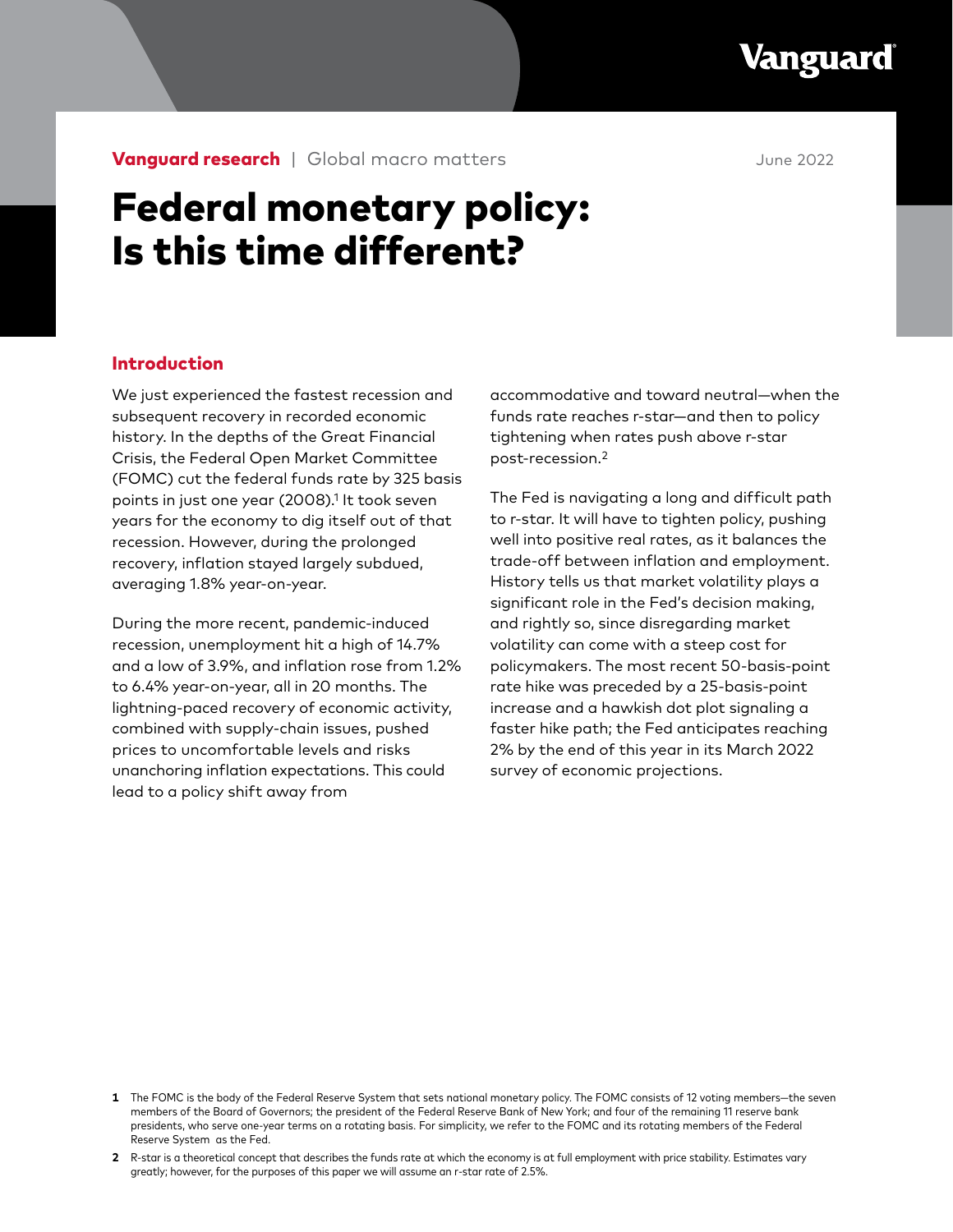While the market seemed unconvinced early on, in the weeks following the March meeting it slowly priced in the Fed's hike path. However, the Fed's work is far from finished. The risks of external supply shocks linger, and the Fed is aware of its limited influence on supply constraints. On the other hand, raising rates with limited information about the resilience of the economy raises the risk of overturning the recovery with an overly aggressive stance.

In this paper, we explore the influence of financial conditions and other macro fundamentals on the Fed's long-term policy path. We find that the traditional Taylor rule model has been a poor predictor of monetary policy action.3 Adding more macro and market variables to a machine-learningaugmented Taylor rule model improves forecasting ability (**Figure 1**) and helps predict monetary policy actions under various simulated economic scenarios.

#### **FIGURE 1.**



# **The traditional Taylor rule has been a poor predictor of monetary policy action**

**Note:** The figure shows the actual effective federal funds rate (EFFR) at a monthly frequency spliced with the Wu-Xia shadow federal funds rate for periods when rates hit the zero lower bound, along with the traditional Taylor rule estimate and our augmented Taylor rule model estimates of EFFR. Our augmented Taylor rule estimates are forecasted on a 12-month-ahead basis. The estimates are calculated using data from January 1980 to December 2021. **Sources:** Vanguard model estimates based on data from Bloomberg and the Federal Reserve Board.

**<sup>3</sup>** The Taylor rule is a proposed guideline for how central banks, such as the Federal Reserve, should alter interest rates in response to changes in economic conditions, specifically changes in unemployment and inflation.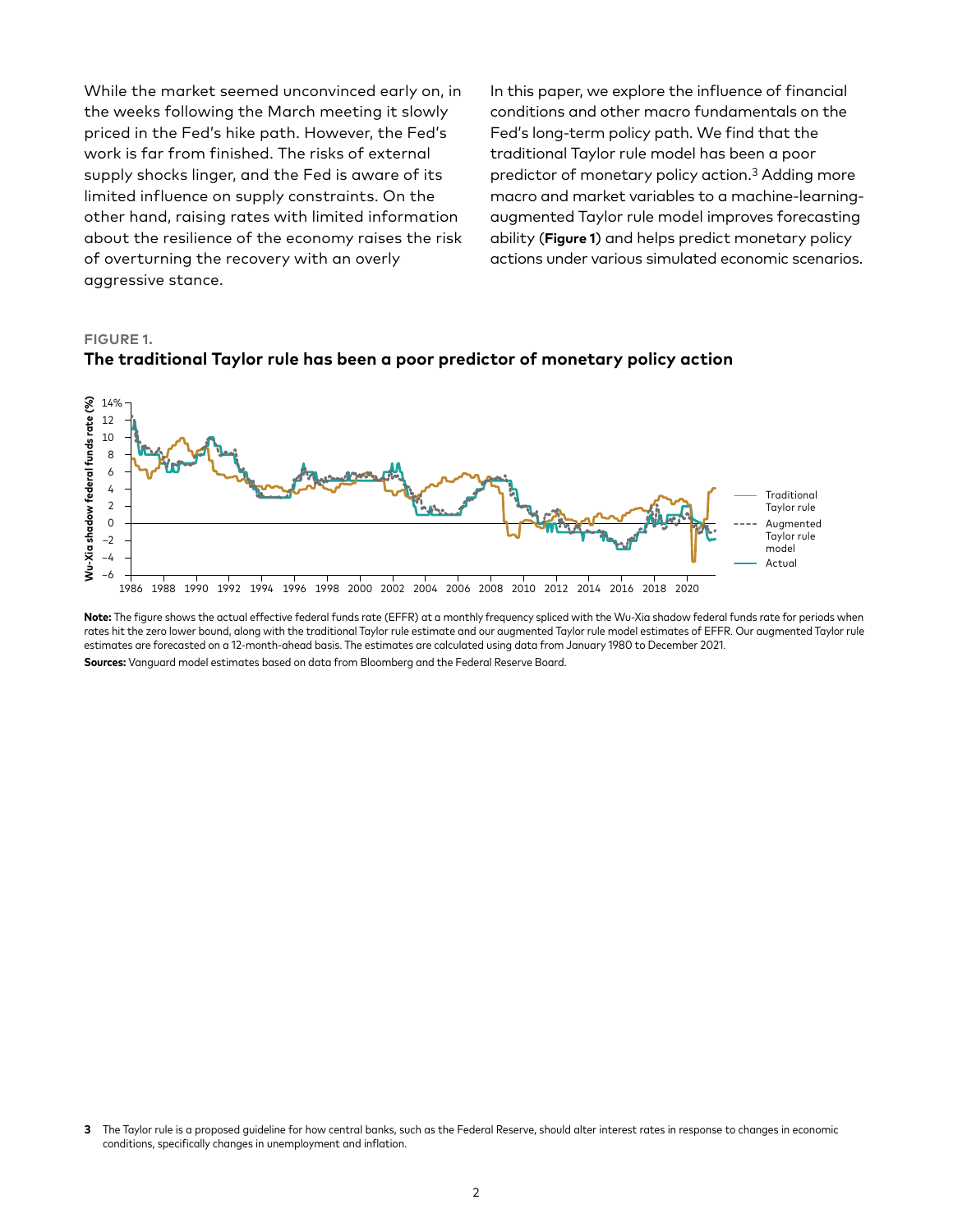# Back to basics

We began our analysis with a standard Taylor rule framework. The Fed has a dual mandate of price stability and maximum sustainable employment; the goal of monetary policy is to foster economic conditions that help achieve these goals using the tools available.4 The Taylor rule is a forecasting model that helps determine what interest rates should be to shift the economy toward these goals. Interest rates above r-star are considered restrictive, and those below, accommodative.

We used the Taylor rule framework to forecast Wu-Xia shadow federal funds rates using two modeling methods, ordinary least squares (OLS) and machine learning.5,6 Using the two macro variables of inflation and unemployment rate in either model yielded unreliable estimates.7 Changing strategy, we tested other macro and market variables and settled on a combination (see Appendix Figure A-1 for a detailed list) containing information about financial conditions, inflation, labor markets, and global conditions. In our analysis, all of these factors were significant in predicting interest rates (**Figure 2**).

#### **FIGURE 2.**

#### **Old and new factors predicting monetary policy**



**Note:** The figure shows the various factors that help predict monetary policy. **Source:** Vanguard.

Since monetary policy actions consider the progression of and not just prevailing economic conditions, our model included lags of the variables to capture conditions in the medium and long term.

We used the aforementioned factors in a machinelearning, gradient-boosting regression model to predict future changes in Wu-Xia shadow federal funds rates. The data set was for the period January 1990 to September 2021. We used the initial 310 months as our training data set and the remaining 60 as our test set for an out-ofsample prediction result.

# Results

Our findings reinforce the importance of inflation and unemployment rates in driving monetary policy but also highlight the significance of a range of additional indicators that capture the financial conditions of the economy. As shown in **Figure 3**, inflation had a significance of 42%, financial conditions about 31%, global conditions about 15%, and unemployment about 13% in explaining monetary policy decisions.

#### **FIGURE 3.**

# **Significance of additional indicators in the augmented Taylor rule model**



**Note:** Training a random-forest decision-tree-based model on our data set gives the model the ability to tell us which indicators have the most influence on the target variable—in this case, the Wu-Xia shadow federal funds rates from January 1990 to September 2021.

**Sources:** Vanguard model estimates based on data from Refinitive, Moody's, and Bloomberg.

- **4** The Federal Reserve uses several tools to implement monetary policy that traditionally include reserve requirements, the discount rate, and open-market operations. In 2008, it added paying interest on balances held at reserve banks to its toolkit. More recently, it also added overnight reverse repurchase agreements to support the rate level.
- **5** OLS is a form of statistical regression used to predict unknown values from an existing set of data.
- **6** The Wu-Xia shadow federal funds rate is a model-derived rate used to measure the implied federal funds rate of the economy when nominal interest rates come close to the lower bound of zero. We splice the effective federal funds rate for periods in which Wu-Xia shadow federal funds rate data are unavailable. For more details on the model specification, please refer to the Appendix.
- **7** See Appendix Figure A-2 for detailed results of the Taylor rule with OLS and machine-learning.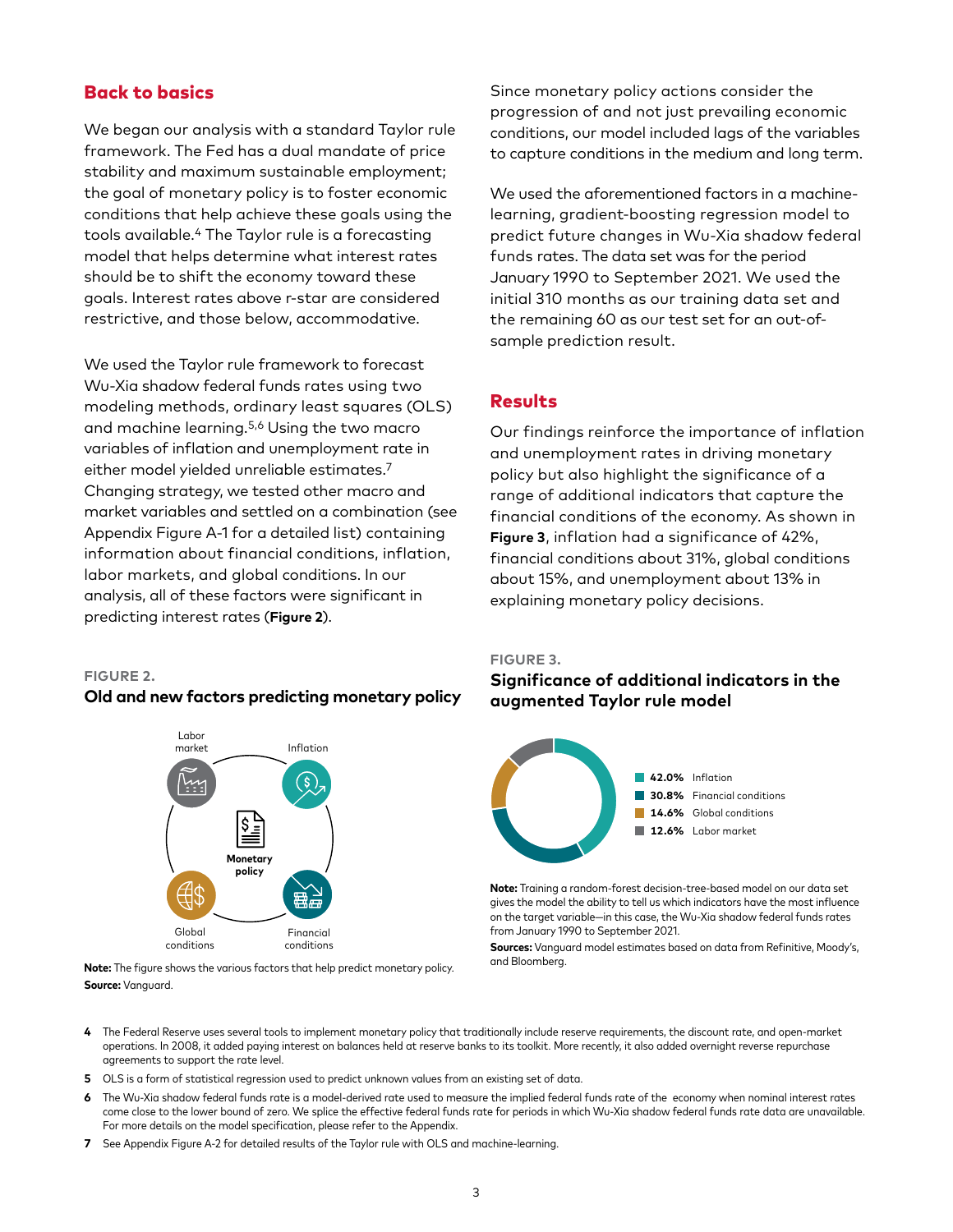Global conditions as proxied by commodity prices also play a significant role in predicting rates. We tested the model out of sample and found a significant improvement in estimates over the traditional Taylor rule.8 An out-of-sample evaluation of the past five years returned a root-mean-square error of about 0.0078, implying a high degree of accuracy.9

This modeling framework also equips us with the ability to simulate certain macroeconomic scenarios that are quite likely this year given contemporary policy shifts and geopolitical events (**Figure 4**). The Fed's discontinuation of monetary policy accommodation has raised the debate over

terminal rates, while the Russia-Ukraine crisis has led to a commodity price shock that might well translate into persistently higher inflation.

With current rates in the range of 0.75% to 1% and estimates of neutral rates at 2% to 2.5%, the Fed might have some way to go, especially for steering monetary policy from accommodative to neutral and eventually to tight.10 Historically, hikes have never followed a recession this closely, and they could run the risk of being too aggressive. If enough of the market believes that will occur, we could very well see short rates rise even as long rates fall off, inverting the yield curve. The likelihood of a recession could also lead to bouts of volatility in the stock market.

#### **FIGURE 4.**

## **Simulation of likely economic scenarios' effect on monetary policy's path**

| <b>Scenarios</b>           | Inflation at<br>year-end 2022 | <b>Financial conditions</b>                    | <b>Global conditions</b> | Labor market at<br>year-end 2022 |
|----------------------------|-------------------------------|------------------------------------------------|--------------------------|----------------------------------|
| Inflation baseline         | 5%                            |                                                |                          |                                  |
| Financial conditions shock | 6%                            | (+) Commodity shock +<br>yield curve inversion |                          |                                  |
| Global oil shock           | 6%                            |                                                | (+) Commodity shock      |                                  |
| Global recession           | 2%                            |                                                | (-) Commodity shock      | $>4\%$                           |
| Fed funds rate at 3%-4%    | $>7\%$                        |                                                |                          |                                  |

**Notes:** The table describes the underlying economic assumptions made for each scenario discussed. Column 1 names the scenario, and the subsequent columns indicate the assumptions imposed on various input variables. We posit 4 trajectories for inflation by 2023: baseline (5%), downside (close to 2%), upside (above 6%), and above 7%. Our downside scenario for the labor market shows unemployment rising well above 4%. Global conditions are described in two scenarios: a decline in commodity prices by 20% from their levels at year-end 2021 and an increase by the same amount over the course of the year. **Source:** Vanguard.

- **8** The sample used in the analysis is based on data from January 1990 to September 2021. The out-of-sample prediction is based on data from September 2016 to September 2021.
- **9** The out-of-sample test indicated the robustness of machine-learning regression, which used actual underlying macroeconomic factors as inputs.
- **10** Data are from the Federal Reserve Board's FOMC statement issued May 4, 2022.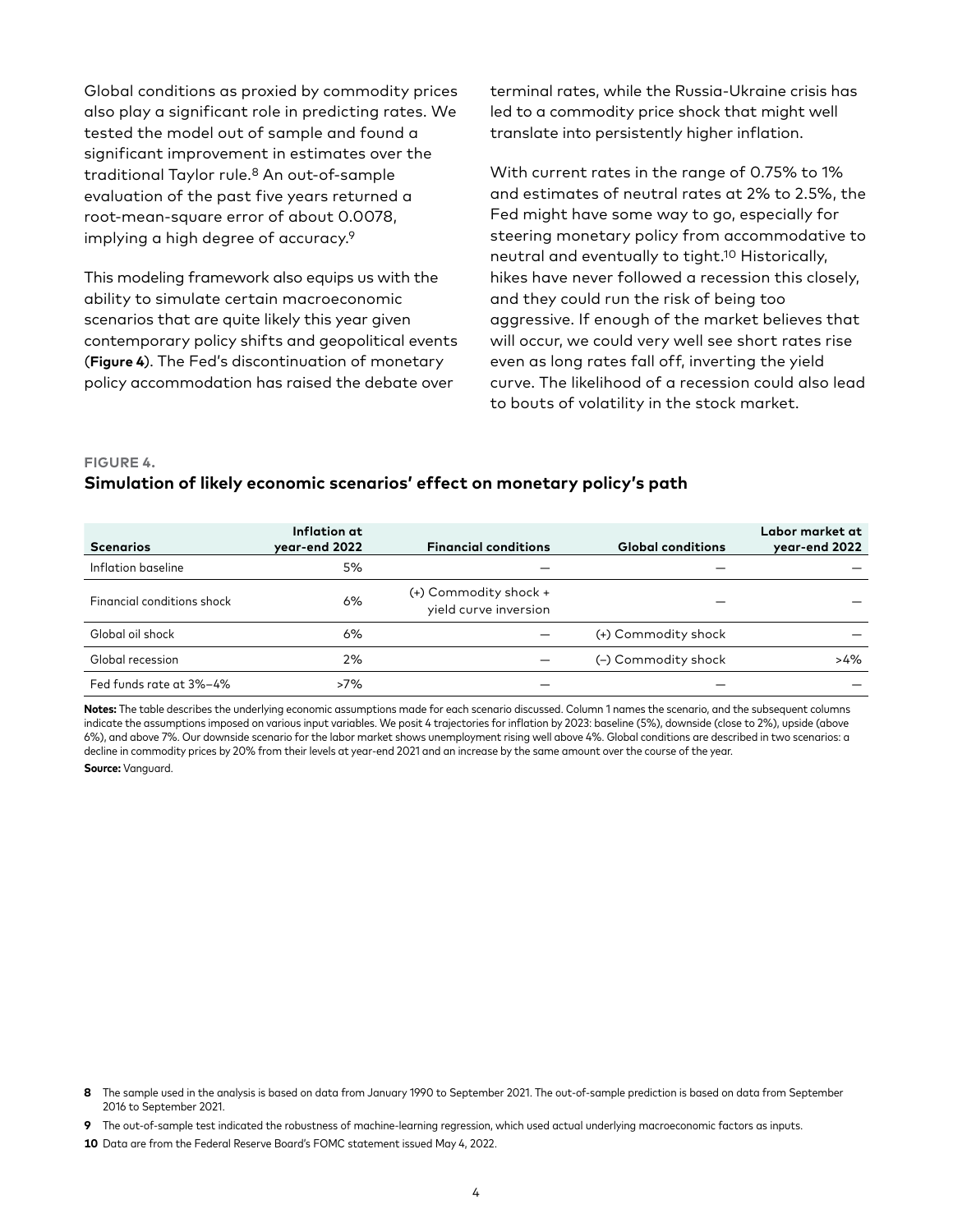Is it likely that such events will cause the Fed to pause? In these scenarios, we find that under various conditions of market distress or runaway inflation, the hike path changes as predicted in the model by the estimated relationship between each of the factors and the Wu-Xia shadow federal funds rate. We then use the relationship between the Wu-Xia shadow federal funds rate and the effective federal funds rate to lay out the monetary policy path under various scenarios.11

In our inflation baseline scenario, inflation peaks in the first half of this year and thereafter trends lower. Despite its downward trajectory, it remains well above the Fed's target of 2% for this year and is expected to be driven by elevated wage inflation. Under these conditions, our model estimates a brisker tightening pace, with rates expected to rise to 1.5% by the end of this year (implying about six to eight hikes in total, including the one in March 2022). This rate path is much lower than what the traditional Taylor rule would predict, which could possibly be far too aggressive in the current uncertain economic environment (**Figure 5**).

As discussed earlier, the market has now come around to pricing the Fed's accelerated hike path. But the risk of the market perceiving it as too aggressive still lingers if future economic releases disappoint. Under the scenario of a financial conditions shock, the model estimates the Fed will raise rates to 0.8% to 0.9% (implying three or four hikes this year) and reach its terminal rate later.

Recently, the oil price shock has pushed energy prices and headline inflation higher and threatens to unanchor long-term inflation expectations. Even if growth holds up under these conditions (our global oil shock scenario), increased risks of inflation unanchoring could push the Fed to raise rates at a faster pace. In this case, our model estimates the Fed hiking rates aggressively to 2% this year and reaching close to or above the terminal rate of 3% by the end of 2023.

It is often hotly debated which of its two mandates—price stability and full employment the Fed weighs more. While no model can completely capture this subjective nuance, historical data suggest that the Fed is more concerned about inflation getting out of hand.

#### **FIGURE 5.**

# **The traditional approach recommends a more aggressive and arguably unrealistic path**



**Notes:** The line farthest to the right shows the estimated path of policy rates under our baseline inflation and labor market assumptions. The middle line shows the rate path as predicted by the traditional Taylor rule. **Sources:** Vanguard model estimates based on data from Moody's and Refinitive.

**<sup>11</sup>** The federal funds rate is the interest rate at which depository institutions trade federal funds (balances held at federal reserve banks) with each other overnight. When a depository institution has surplus balances in its reserve account, it lends to other banks in need of larger balances. The rate that the borrowing institution pays to the lending institution is determined between the two banks; the weighted average rate for all of these types of negotiations is called the effective federal funds rate. The effective federal funds rate is determined by the market but it is influenced by the Federal Reserve through open market operations to reach the federal funds rate target, which is generally referred to as the monetary policy rate.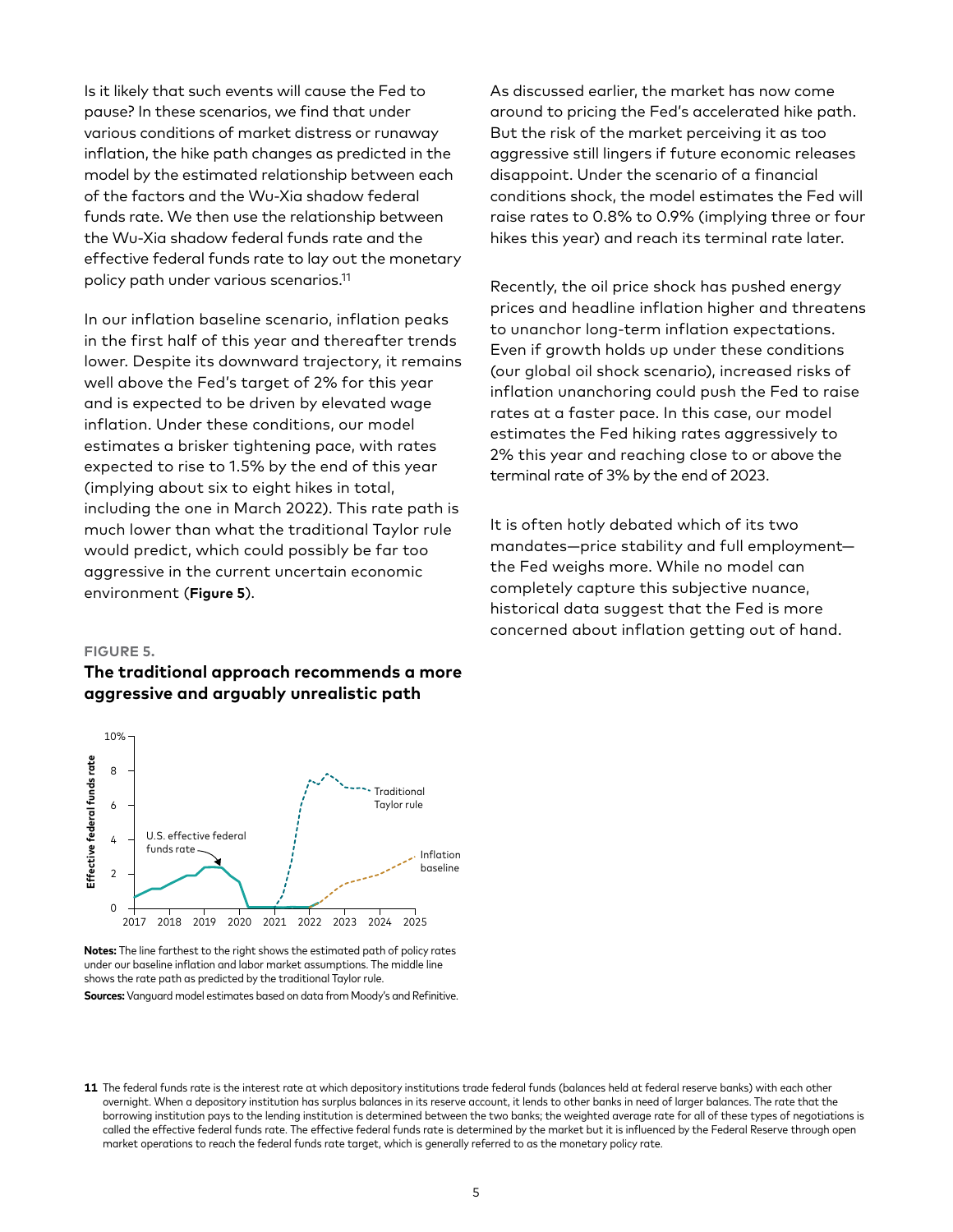Because history shows that wide fluctuations in oil prices usually spill over into economic sentiment and lower consumption globally, we next consider a scenario of global recession. In that case, the Fed would need to pause its hiking cycle or take a step back to get to 0.7% to 0.8% by the end of this year. Deteriorating global economic conditions could pull both growth and inflation lower in the U.S., reducing the need for aggressive rate hikes. In a global recession, activity would take some time to recover, which would push the prospect of reaching a terminal rate of 3% beyond 2025 (**Figure 6**).

#### **FIGURE 6.**

# **The effective federal funds rate in select scenarios**



**Notes:** This figure describes the Fed's rate hike path under each scenario presented. The 12-month-ahead forecasts are obtained from the model estimates. A combination of model estimates and subjective analysis is used to estimate the forecasts' terminal rate and timing under each scenario. **Sources:** Vanguard model estimates based on data from Refinitive, Moody's, and Bloomberg.

Until now, we have discussed likely scenarios for the U.S. and global economy against the backdrop of an ongoing Ukraine-Russia war and high inflation. For scenarios of global recession, the model estimates a slower hike path than our inflation baseline. But could certain conditions lead to an even more hawkish path than our consensus expectations? We would anticipate a

persistent rise in inflation as the main driver for a hawkish Fed. Testing this theory in our model, we find that a positive shock to inflation that raises year-on-year core inflation to 7% by December 2022 could push the Fed to hike to 3% to 4% terminal rates this year. While it's not outside the realm of possibility given the inflation upside, we allot a low probability to this event for now. Absent a pandemic-like fiscal stimulus this year, elevated inflation would chip away at consumption and take pressure off prices, lowering the Fed's need to hike rates aggressively.

# Conclusion

Replicating the Fed's decision-making is an important step toward understanding it. While the Taylor rule is a simple formulation of the Fed's dual mandate, our literature review tells us that other factors including global and financial conditions help predict its path.

Our model also suggests that the Fed prioritizes its price-targeting goal over its full-employment mandate to some extent, a conclusion with important implications. Estimating the relationship between each of these factors and the federal funds rate helps us imagine likely scenarios given current conditions.

The current geopolitical and economic uncertainty presents a challenge to the Fed as it engineers a soft landing. While where we eventually land is uncertain, our goal through this analysis is to provide a framework for assessing the Fed's responses to various possible scenarios. This can help investors understand the nuances that drive the Fed's decisions, allowing those with an active disposition to better position themselves and giving passive investors more confidence to stay the course.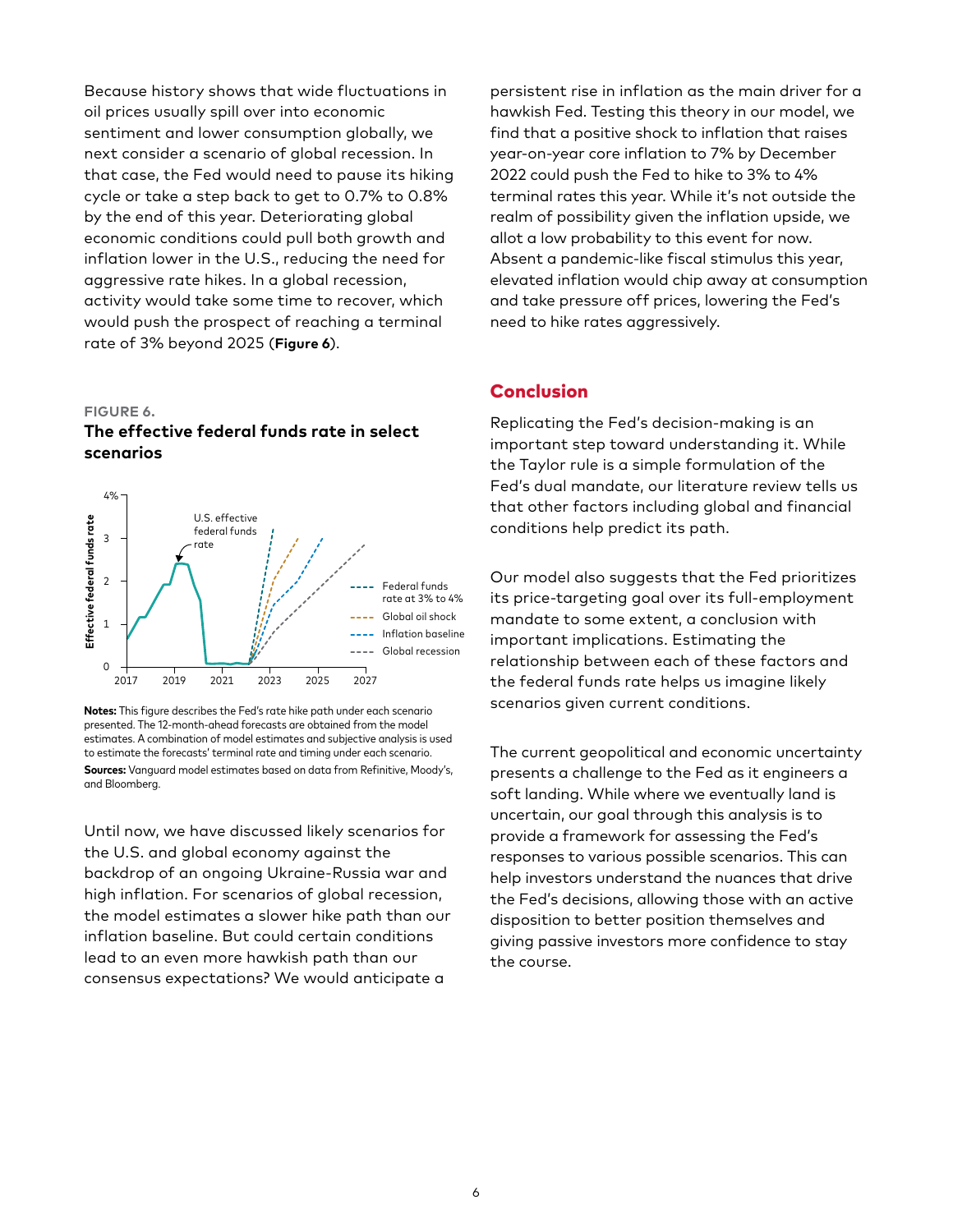# References

Adrian, Tobias, and Nellie Liang, 2016. *Monetary Policy, Financial Conditions, and Financial Stability.* FRBNY Staff Report No. 690.

Bernanke, Ben S., Mark Gertler, and Mark Watson, 1997. Systematic Monetary Policy and the Effects of Oil Price Shocks. *Brookings Papers on Economic Activity*, 28(1): 91‒157.

Carlstrom, Charles T., and Timothy S. Fuerst, 2006. Oil Prices, Monetary Policy, and Counterfactual Experiments. *Journal of Money, Credit, and Banking*, 38(7): 1945‒1958.

Chéron, Arnaud, and Francois Langot, 2000. The Phillips and Beveridge Curves Revisited. *Economics Letters* 69(3): 371‒376.

Christoffel, Kai, and Tobias Linzert, 2005. *The Role of Real Wage Rigidity and Labor Market Frictions for Unemployment and Inflation Dynamics*. Working Paper Series, European Central Bank.

Galí, Jordi, 2010. Monetary Policy and Unemployment. *Handbook of Monetary Economics* 3A: 487‒546. Elsevier.

Goodhart, C. A., 2001. Monetary Transmission Lags and the Formulation of the Policy Decision on Interest Rates. *Challenges for Central Banking.* Boston: Springer.

Gray, Alexis, Roxane Spitznagel, and Adam Schickling, 2022. *Estimating Neutral Rates.* Valley Forge, Pa.: The Vanguard Group.

Hamilton, James, and Ana Maria Herrera, 2004. Oil Shocks and Aggregate Macroeconomic Behavior: The Role of Monetary Policy. *Journal of Money, Credit and Banking*, 36(2): 265‒286.

Istrefi, Klodiana, Florens Odendahl, and Giulia Sestieri, 2020. *Fed Communication on Financial Stability Concerns and Monetary Policy Decisions: Revelations From Speeches*. Banque de France Working Paper No. 779.

Kilian, Lutz, and Logan Lewis, 2011. Does the Fed Respond to Oil Price Shocks? *The Economic Journal* 121(555): 1047‒1072.

Rigobon, Roberto, and Brian Sack, 2003. Measuring the Reaction of Monetary Policy to the Stock Market. *The Quarterly Journal of Economics*, 118(2): 639‒669.

Svensson, Lars E. O., 1997. Inflation Forecast Targeting: Implementing and Monitoring Inflation Targets. *European Economic Review*, 41(6): 1111-1146.

Taylor, John B., 1993. *Discretion Versus Policy Rules in Practice.* Carnegie-Rochester Conference Series on Public Policy, 39: 195-214.

Taylor, John B., and John C. Williams, 2010. Simple and Robust Rules for Monetary Policy. *Handbook of Monetary Economics* 3: 829‒859. Elsevier.

Trigari, Antonella, 2006. *The Role of Search Frictions and Bargaining for Inflation Dynamics.* IGIER working paper, Bocconi University.

Trigari, Antonella, 2009. Equilibrium Unemployment, Job Flows, and Inflation Dynamics. *Journal of Money, Credit and Banking* 41(1): 1‒33.

Wu, Jing Cynthia, and Fan Dora Xia, 2016. "Measuring the Macroeconomic Impact of Monetary Policy at the Zero Lower Bound." *Journal of Money, Credit, and Banking* 48: 253–291.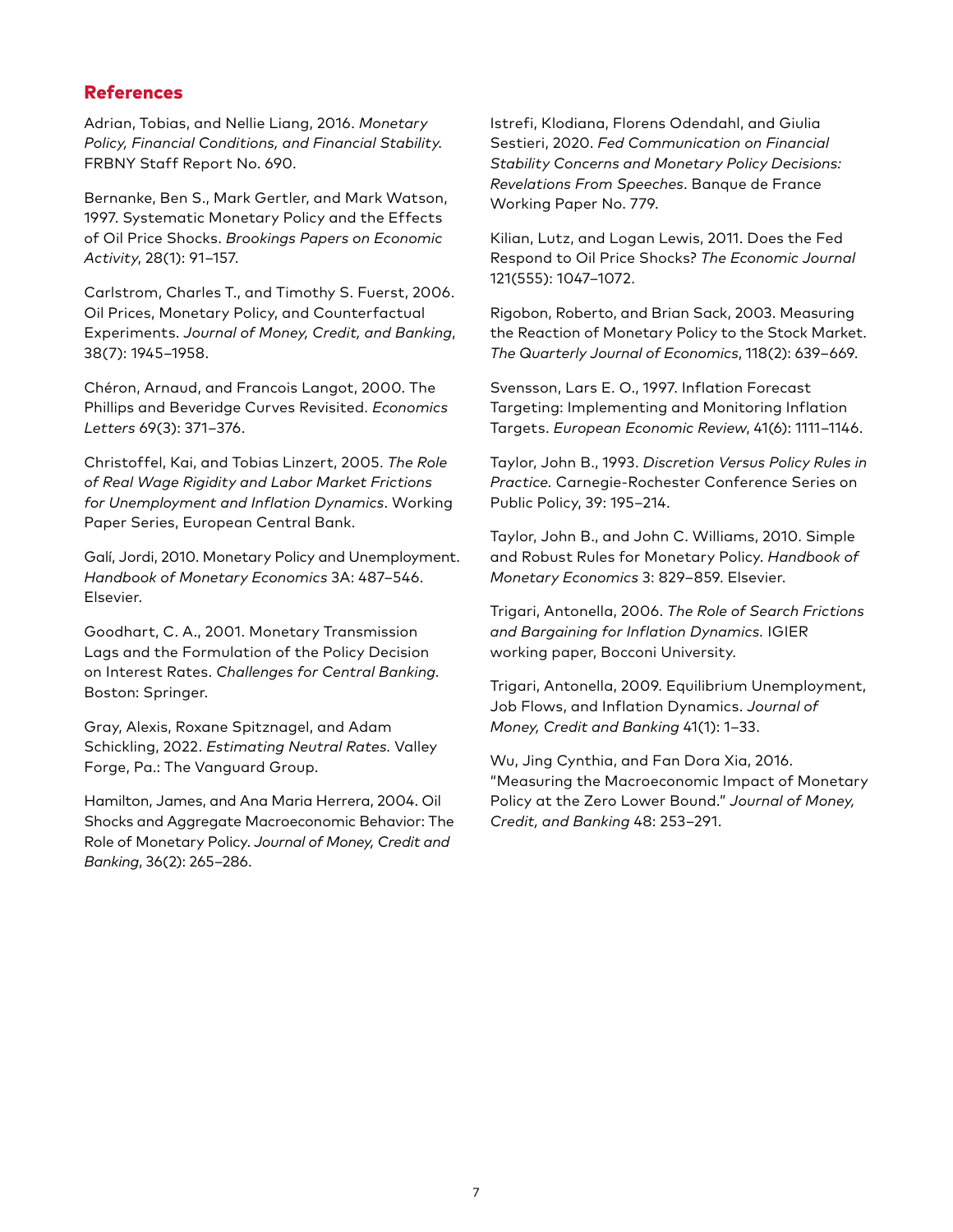# Appendix

#### **FIGURE A-1.**

### **Variables selected in the model**

| <b>Factor categories</b>   | Factor data                                                                      |  |
|----------------------------|----------------------------------------------------------------------------------|--|
| <b>Financial condition</b> | 10-Year Treasury Constant Maturity<br>minus 2-Year Treasury Constant<br>Maturity |  |
|                            | S&P 500 Composite Price Index                                                    |  |
| Labor market               | U.S. unemployment rate                                                           |  |
|                            | U.S. CPI-all items less food and energy                                          |  |
| Inflation                  | U.S. PPI                                                                         |  |
| Proxy of global market     | S&P GSCI Commodity Total Return Index                                            |  |

**FIGURE A-2.**

# **Five-year (60-month) out-of-sample results**

|                                        | Root mean    |                  |
|----------------------------------------|--------------|------------------|
| Five-year out of sample                | square error | <b>R-squared</b> |
| Traditional Taylor rule                | 0.03402      | -4.97            |
| Taylor rule with OLS                   | 0.03116      | $-0.3686$        |
| Taylor rule with machine learning (ML) | 0.02402      | $-0.4042$        |
| Six-factor ML model                    | 0.0078       | 0.6068           |

### Gradient-boosting regression model

We used the most important variables as identified in the last section as inputs in a gradient-boosting regression model to predict Wu-Xia shadow federal funds rates. We also used gradient-boosting regression on traditional Taylor rule factors to see whether the original rule's two factors matched with a nonlinear regression could improve on the original fixed coefficients' linear regression. In contrast to the randomforest model, the gradient-boosting algorithm builds additive regression models by sequentially fitting each individual decision tree (weak learners) based on pseudo-residuals from least squares in each iteration.

More specifically, the gradient-boosting model is built on a gradient descent that seeks to minimize the loss function at each stage. Assuming  $f_m(x)$  to be the imperfect prediction model at stage m, we will have

f<sub>m</sub> (x)= f<sub>m-1</sub> (x) + β<sub>m</sub>h<sub>m</sub> (x),

where  $h_m(x)$  is the new estimator introduced to improve  $f_m(x)$  based on the residuals from the exiting weak learner  $f_{m-1}(x)$ .